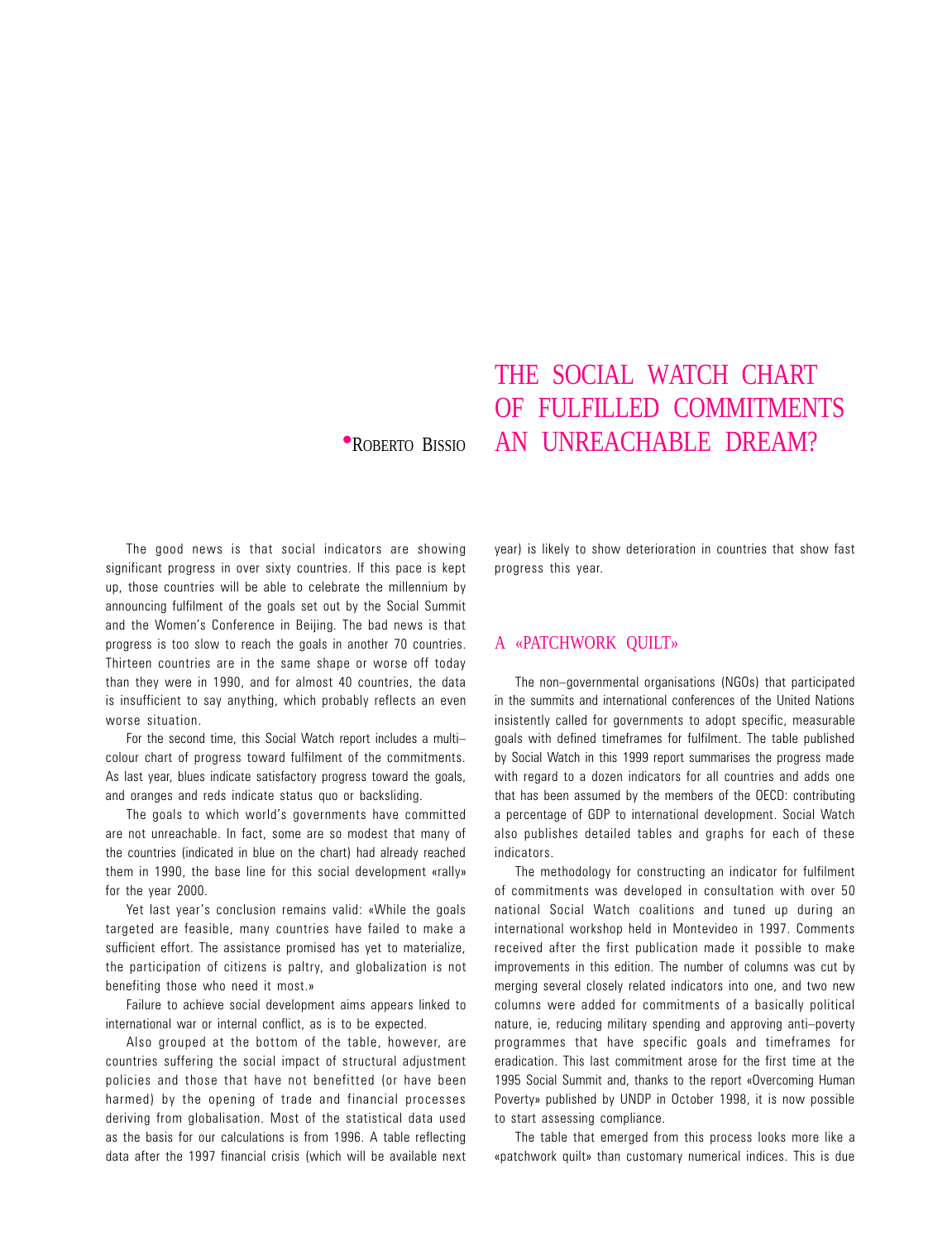in part to the difficulty of the task itself, which was to construct indicators for social progress capable of measuring countries' efforts and their speed of progress, rather than the current status of the situation. An additional difficulty derives from the lack of statistics for many countries and the divergent criteria used in preparing them. (See table.)

In averaging the available data, the margins of error are in many cases higher than the distances separating one country from another. Hence, it is not possible to establish a precise ranking. Nevertheless, the resulting table is very revealing. While it could be debated whether one country should be above or below another in the table, there are clear situations of progress and stagnation. A majority of countries have varying results in the different areas.

To prepare the table, we took the progress indicators by sector that are published separately in this report and regrouped them in large categories, from situations of backsliding to situations of fulfilment of the goals. Each of these categories is represented by a different colour. In ordering the countries we took into account not only the averages, but also the quantity of data available and its distribution among the different categories. The existence of backsliding in cases where the goal had already been achieved was weighted negatively. Finally, the tables exclude countries without data in at least four columns.

Encouraged by the spirit shown during the Social Summit, which called for economies that served people and not the other way around, no economic indicators are included on the list. As would be expected, the economies of many of the countries in

Indicators used to determine the ranking given in each column of which detailed information may be found on the different commitment tables, are shown below:

- $\triangleright$  Literacy and basic education. Percentage of children reaching 5th grade; Primary school enrollment ratio (net) and Adult literacy rate may be found in commitment tables 1a, 1b and 11, respectively.
- $\triangleright$  Child health. Infant mortality rate; Under-five mortality rate; Percentage of children under 1 year totally immunized (in turn classified in four different indicators: tuberculosis, DPT, polio and measles) may be found in commitment tables 3a, 3b and 10, respectively.
- $\triangleright$  Food security and child nutrition. Daily per capita calory supply and Percentage of under-5 suffering from moderate and severe malnutrition may be found in commitment tables 5 and 6, respectively.
- $\triangleright$  Reproductive health. Percentage of births attended and Pregnancies attended may be found in commitment tables 8a and 8b, respectively.
- $\triangleright$  Health. Life expectancy and Percentage of population with access to health services may be found in commitment tables 2 and 7, respectively.
- Safe water and sanitation. Percentage of population with access to sanitation and Percentage of population with access to safe water may be found in commitment tables 12a and 12b, respectively.
- $\triangleright$  Reduction of military expenditure. Military expenditure as percentage of GDP, taken from Human Development Report 1998, UNDP.
- $\triangleright$  Official Development Aid. ODA as percentage of GNP and its changes in real terms, taken from DAC, OECD 1998.
- $\triangleright$  Anti-poverty plans. information source «Overcoming Human Poverty», UNDP, 1998.

top positions are developed or growing rapidly, but several countries have made progress in their social indicators without spectacular economic results.

It warrants repeating that the table is not a situation indicator, as is, for example, the Human Development Index (HDI) prepared by the United Nations Development Programme. The Social Watch table shows progress toward goals, which are not necessarily the same in all countries. For example, as regards infant mortality, the commitment is to reduce it by the year 2000 by one-third of what it was in 1990. Some countries show a «goal fulfilled» value for having reached a value of 70 per thousand, while at the other extreme there are countries with figures under 10 per thousand who may not show great headway because they are close to the limit of what is possible. For this reason, countries that reached values close to the goal were considered to have fulfilled their commitment, and only a significant deterioration in the figures was recorded as a setback.

Many of the top positions on the table are held by countries whose social development is the result of efforts of past generations. These countries have not necessarily advanced since 1990 (some even show slight setbacks). What is noteworthy is that there are several countries among those usually considered «underdeveloped» who hold top positions for having fulfilled their goals, which shows that the goals are not utopian or unviable. Moreover, inclusion of commitments of solidarity and reduction